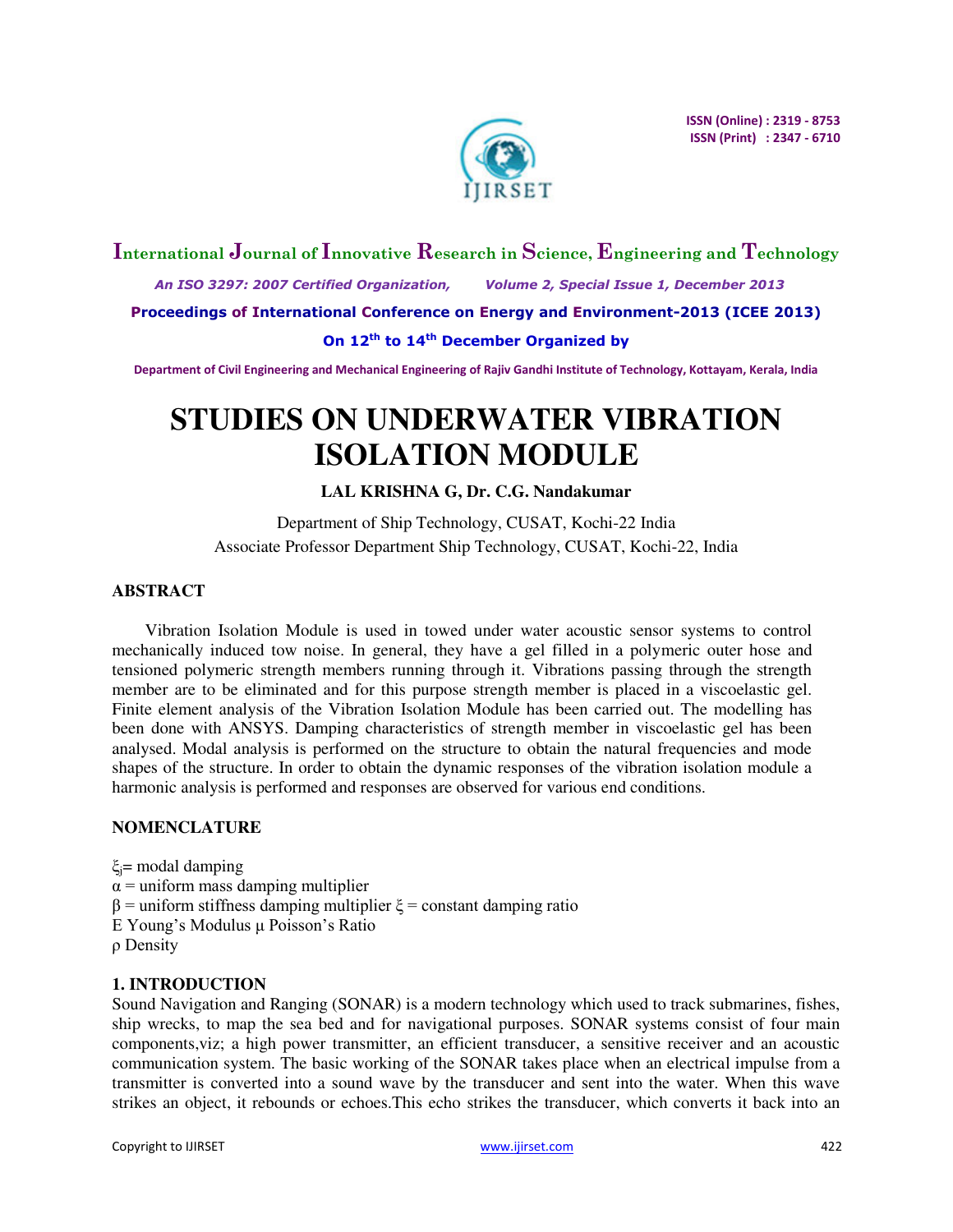electric signal, which is amplified by the receiver and sent to the display. Since the speed of sound in water is constant, the time lapse between the transmitted signal and the receivedecho can be measured and subsequently the distance to the object determined.Towed array SONAR is an array of SONARS that is towed behind a submarine or surface ship. Towed arrays are long cables with hydrophones trailed behind the ship when deployed. The hydrophones are placed at specific distances along the cable. The array's hydrophones are used to detect sound sources. Array element dimensions are small compared to the acoustic wavelength and hence the sensors are operating below their first mechanical resonance.The hydrophones subjected to a number of acoustic and mechanical disturbances along with the signals from acoustic targets. The response of the hydrophones to these disturbances is called tow noise. Ambient sea noise, mechanical and flow noise are the various sources of disturbances. Mechanically induced noise is caused by transverse motion and perturbations in the longitudinal motion of array. This includes ship noise transmitted along the cable and array. The major component of tow noise is vibrations due to mechanically induced noises.

Vibration is the motion of a particle or a body or system of connected bodies displaced from the position of equilibrium [1]. Vibration is undesirable since it may even lead to the failure of the structure. Vibration isolation seeks to reduce the vibration level in one or several selected areas. A Vibration Isolation Module (VIM) is used for the elimination of vibrations in the towed array.VIM consist polymeric hose, tensioned polymeric strength member (Kevlar) and viscoelastic gel. The strength member is made of Kevlar fabric and it is surrounded by a viscoelastic gel medium.

Horrand Schmidt have explained the fundamental aspects of damping in viscoelastic damper[2]. Park et.al have explained the numerical and experimental investigation into the dynamic behaviour of a towed low tension cable applicable to a towed array sonar system for detecting submarines [3].Investigations on axial properties of long composite structures have been carried out by Hull [4]. Damping refers to the capability of the structure to dissipate the mechanical energy. A high level of damping in a structure is a standard way to reduce amplitudes of motion. It can be mathematically modelled as any force which is synchronous with the velocity of the object and opposite in direction. Energy of the vibratory system is from it. The energy lost is either transmitted away from the system by some mechanism of radiation or dissipated within the system. Damping is responsible for the eventual decay of free vibration, which explains the fact that the response of a vibratory system excited at resonance does not grow without a limit [1]. Damping effectively controls vibration at or near resonance through energy dispersion usually as heat [5]. Common types of damping are viscous, coulomb and structural damping.

Inviscous damping when a mechanical system vibrates in a fluid medium, the energy is released due to the resistance offered by the fluid to the vibrating body. Amount of energy released depends on size and shape of the vibrating body, viscosity of the fluid, frequency of vibration and velocity of the vibrating body [6]. The term viscoelasticcan be explained as the simultaneous existence of viscous (liquid) and elastic (solid) properties in a material. In ideal solids, it is observed that solids recover its properties completely following the removal of the applied stress within the proportionality limit [4]. Viscoelastic material stores some part of the deformational energy elastically as potential energy, and it dissipates the rest simultaneously through viscous forces [4]. Ideal solids obey Hooke's law; according to which the stress is directly proportional to strain within the limits of elasticity. When a stress or strain is applied on a viscoelastic body, rearrangement take place inside the material as it responds to the imposed excitation, real materials take finite time for the rearrangements. Hence the relation between stress and strain or strain rate cannot be expressed by material constants as in the case of purely elastic or purely viscous material. Estimation of damping characteristics and response of strength member cannot be carried out by conventional vibration equations. VIM considered in the present study is in such a way that the vibratory component (Kevlar tape) is immersed in viscoelastic gel. This medium absorbs the energy associated with the vibration and makes the system near noise free. So this can be viewed as energyefficient for VIM.The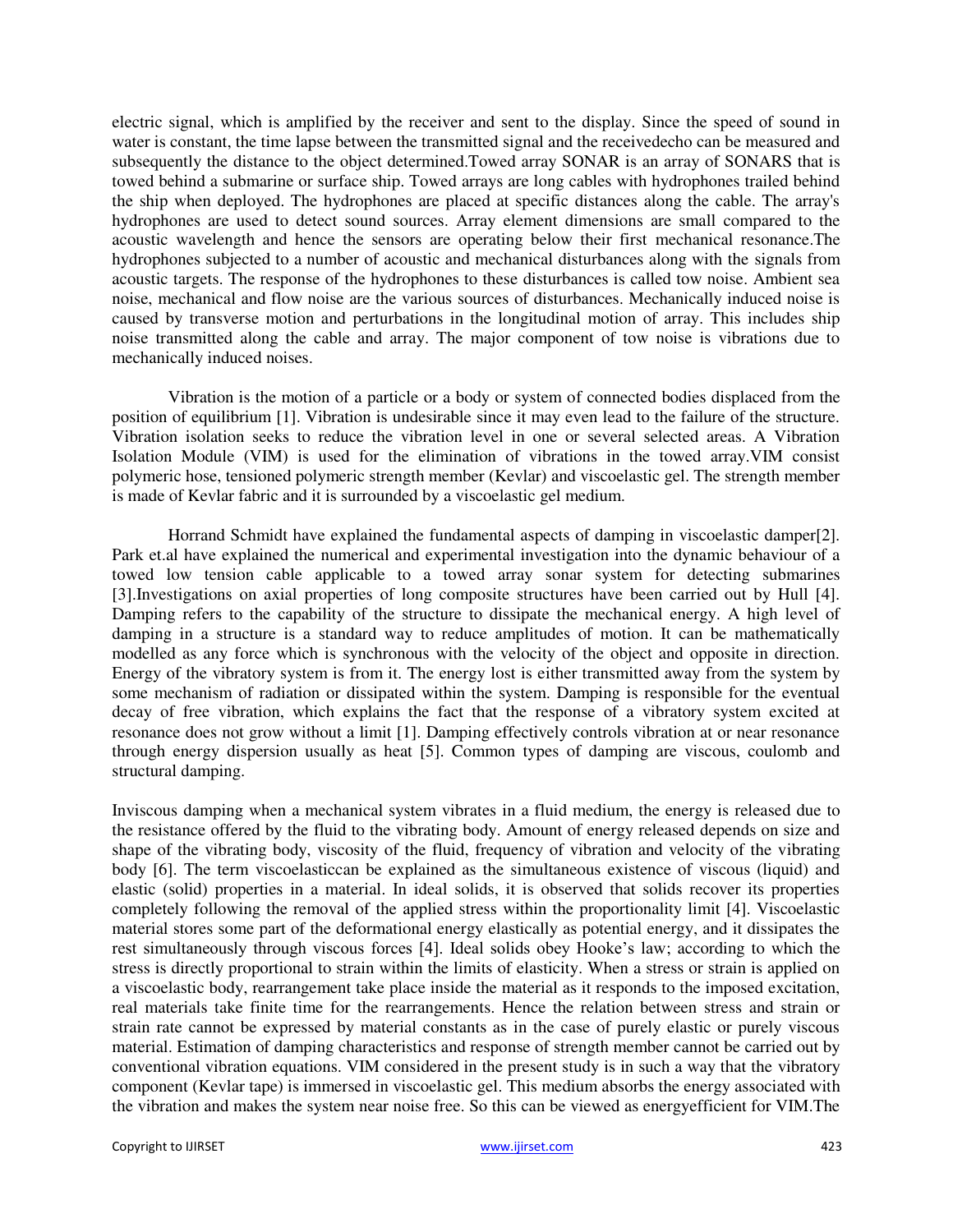application of viscoelastic gel as a damper is the novelty of this paper. The type of polyurethane used as the outer shell has less compressibility factor. The damping effects of outer shell have not been considered in this analysis. The damping effects are assumed to be contributed by the viscoelastic gel only.

The present paper deals with the application of finite element method to estimate the vibration damping characteristics of strength member embedded in viscoelastic medium.

# **2. FINITE ELEMENT ANALYSIS OF VIM**

VIM has been analysed using the finite element commercial software ANSYS. Modal analysis and harmonic are carried out to predict the vibration responses.

## **2.1 Description of the geometry**

Vibration isolation module consists of polyurethane tube, Kevlar tape and viscoelastic gel. The fig.1 shows the schematic diagram of the vibration damper. The length of the vibration damper is 0.400 m and outside diameter is 0.076 m. Strength member is made of woven fabric (Kevlar) with a cross-section of 0.013m x 0.003m.



FIGURE1: Schematic diagram of vibration damper

## **2.2 Description of finite elements used**

SOLID185 is used for 3D modelling of solid structures. It is defined by 8 nodes and the orthotropic material properties. It has three degrees of freedom at each nodeviz; translations in the X Y Z directions. Element loads are described on the nodes. The element has viscoelasticity, hyper elasticity, stress stiffening, creep, large deflection and large strain capabilities. It also has mixed formulation capability for simulating deformation of nearly incompressible elasto-plastic materials and fully incompressible hyper elastic materials. The effects of pressure load stiffness are automatically included for this element.

## **2.3 Modal analysis**

The real application of modal analysis is in the case of continuous nonhomogeneous structure defined as a multiple degree of freedom system. At this point, the modal frequencies, the modal damping and the modal vectors, or relative patterns of motion, can be found via an estimate of the mass, damping and stiffness matrices.

## **2.4 Harmonic analysis**

Harmonic response analysis or frequency response analysis helps to predict the sustained dynamic behaviour of a structural system and enables us to verify if the design will successfully overcome resonance, fatigue and other harmful effects of forced vibration[7]. A harmonic load will produce a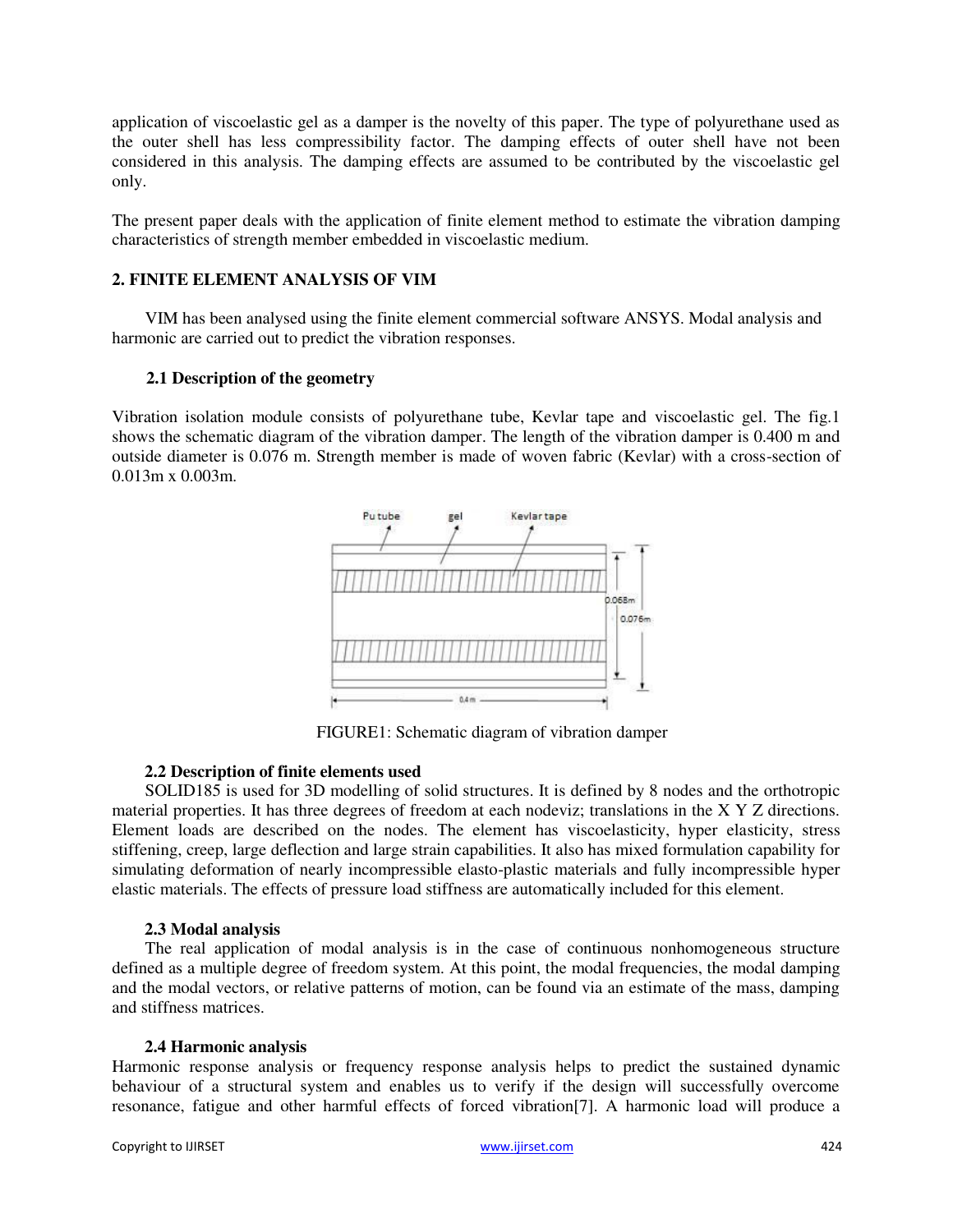sustained harmonic response in a structural system. The idea is to calculate the response of the structure at several frequencies of the harmonic force and obtain a plot showing the relation between the response (displacement, velocity, acceleration) and frequency [9]. This analysis technique calculates only the steady state forced vibration of a structure. The transient vibration, which occurs at the beginning of excitation, is not accounted for in a harmonic response analysis. The frequency response plotsare diagrams showing how the amplitude and the phase angle of the response vary as the exciting frequency changes.This provides a broader picture of the response characteristics than that provided by a time response, which is limited to a given excitation frequency.

The viscoelastic gel, polyurethane tube and Kevlar tape are modelled using SOLID185. The finite element model of vibration isolation module has 2295 nodes and 1984 elements. Input for modal analysis is given in table.1.







FIGURE.3 Cross-sectional view of meshed model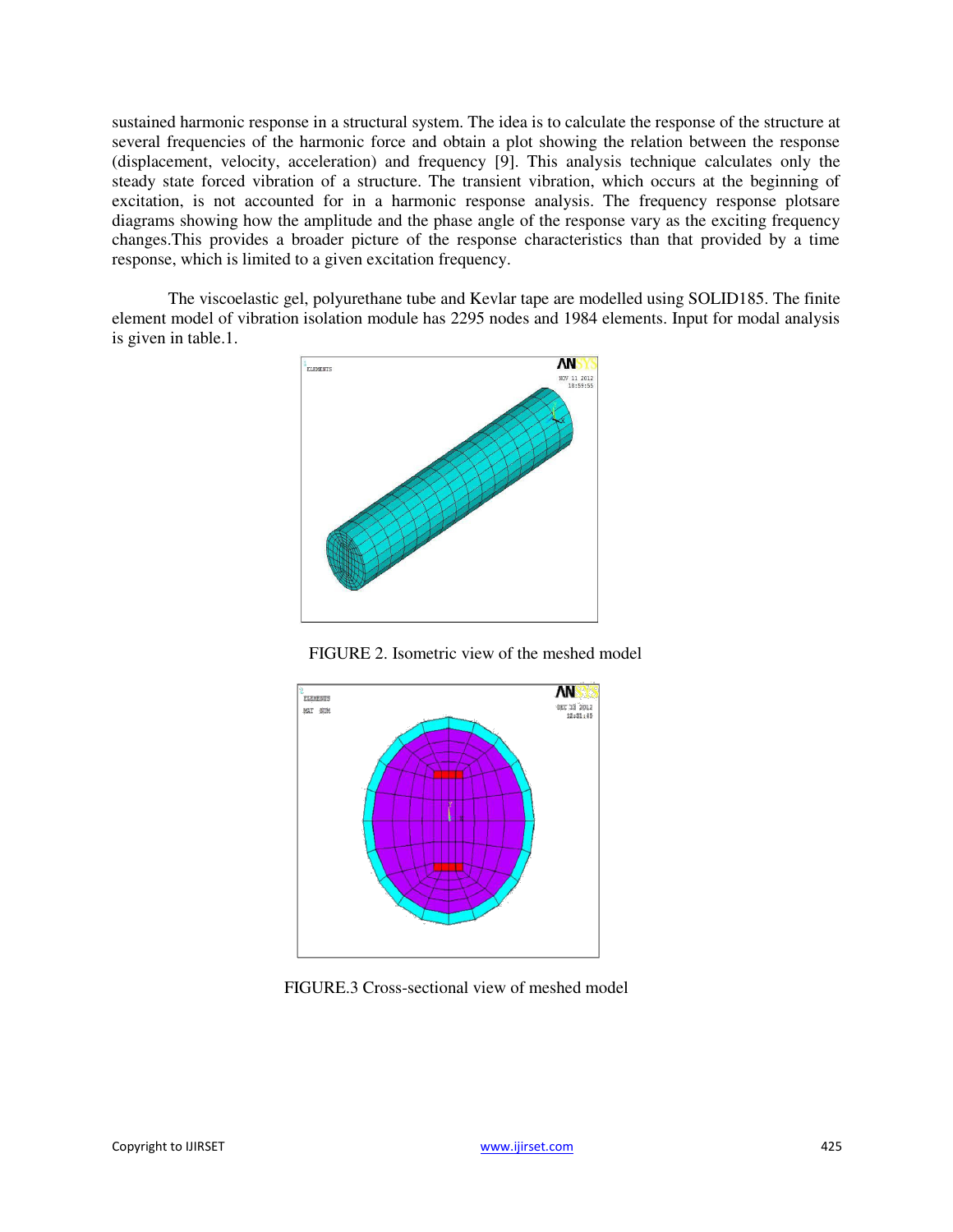| Inputs                  | Modal analysis  |        |                |  |
|-------------------------|-----------------|--------|----------------|--|
|                         | Outer<br>shell  | Gel    | Kevlar<br>tape |  |
| Young's                 | 7               | 4      | 1.12x          |  |
| modulus,<br>$E(N/m^2)$  | $2.5 \times 10$ | 3 x 10 | 11<br>10       |  |
| Poisson<br>ratio, µ     | 0.25            | 0.3674 | 0.36           |  |
| Densit y,<br>$(kg/m^3)$ | 1140            | 780    | 1440           |  |

Table 1. Input for modal analysis

Input parameters for modal analysis are material properties. Excitation frequency range of VIM and amplitude of harmonic load are the additional input parameters for harmonic analysis besides those defined for modal analysis. Young's modulus and density of components must be defined for both harmonic analysis and modal analysis.

Harmonic analysis has been car ried out after a modal analysis. In modal analysis no load is acting on the structure whereas in the case of a harmonic analysis a unit load acts on the vibration isolation module over a frequency range. Damping effects has been brought in to the analysis by choosing the option of const ant dampin g ratio in ANSYS. Values for m ass damping and constant ratio are provided by 0.1 and which brings out the damping effects on the structure.

$$
\xi_j = (\alpha/2\omega_j) + (\beta\omega_j/2) + \xi + \xi^m_j \quad (1)
$$

Vibration amplitude is th e relevant responses in this study and the value s are noted with care n ear the n atural freq uency to ascertain re sonance.

## **3. RESULTS AND DISCUSSIONS**

#### **3.1 Modal Analysis**

Modal analysis is to determine vibration characteristics (natural frequencies and mode shapes) of a structure. Natural frequencies and m ode shapes are important parameters in the design of a structure for dynamic loading conditions. Table 2 presents the natural frequencies of Kevlar tape in viscoelastic medium.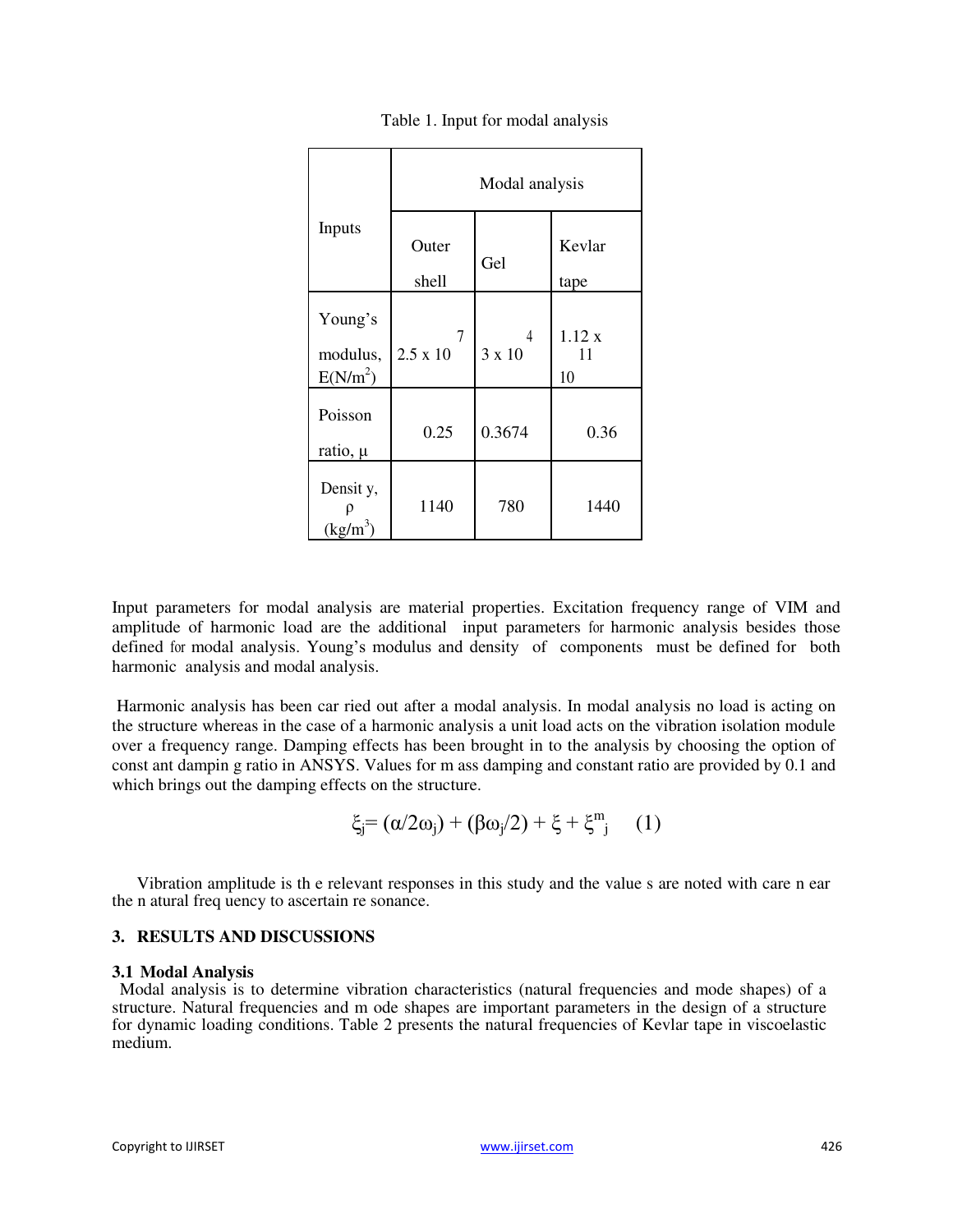| Mode num ber | Natural freq uency |  |
|--------------|--------------------|--|
|              | Hz)                |  |
|              | 34.77.5            |  |
|              | 10 55 4            |  |

Table2. Natural frequency of Kevlar tape in viscoelastic medium

#### **3.2 Harmonic analysis**

A cyclic load will produce a sustained cyclic response (a harmonic response) in a structural system. A sine wave of unit amplitude is passed through the Kevlar tape and responses observed for two different end conditions [10]. Translations of gel are not arrested in first case and translations in Z direction are arrested in second case. Tube is in simply supported at the ends in the first condition. Gel has been considered with closed end conditions in the second case. Distance between two end blocks of the VI M have been modeled for the analysis. In the given analysis a sine wave of unit amplitude is applied and the responses of the vibration isolation module are observed. The amplitudes of harmonic responses of the vibration isolation module are presented in Ta ble.3 and the harmonic responses are shown in fig.4 and fig. 5.

|                                                    |            |         | Amplitud              |                         |  |  |  |
|----------------------------------------------------|------------|---------|-----------------------|-------------------------|--|--|--|
| end                                                |            |         | e                     | A mplitude              |  |  |  |
| S1                                                 |            |         | a t entry,            |                         |  |  |  |
|                                                    | conditions |         |                       | a t exit, m             |  |  |  |
| no                                                 |            | Cases   | m                     |                         |  |  |  |
|                                                    |            | Without |                       |                         |  |  |  |
|                                                    | Z          |         | 1.0381                | 1.0074                  |  |  |  |
|                                                    |            | gel     |                       |                         |  |  |  |
|                                                    | direction  |         |                       |                         |  |  |  |
| 1                                                  | not        |         |                       |                         |  |  |  |
|                                                    |            | With    |                       |                         |  |  |  |
|                                                    |            |         |                       |                         |  |  |  |
|                                                    | arrested   | gel     | $5.61x10^{-6}$        | $5.03x10^{-6}$          |  |  |  |
|                                                    |            |         |                       |                         |  |  |  |
|                                                    | Z          | Without | $3.57 \times 10^{-8}$ | $1.78 \times 10^{-8}$   |  |  |  |
|                                                    |            | gel     |                       |                         |  |  |  |
|                                                    | direction  |         |                       |                         |  |  |  |
| $\overline{2}$                                     |            |         |                       |                         |  |  |  |
|                                                    | arrested   | With    | $3.31x10^{-7}$        | $1.51x10^{-7}$          |  |  |  |
|                                                    |            | gel     |                       |                         |  |  |  |
| POST26                                             |            |         | ΛΝ                    |                         |  |  |  |
| <b>AMPLITUDE</b>                                   |            |         |                       | OCT 29 2013<br>14:28:46 |  |  |  |
| $(x 10***-6)$<br>8.8                               |            |         |                       |                         |  |  |  |
|                                                    | 72         |         |                       |                         |  |  |  |
|                                                    | 5.6        |         |                       |                         |  |  |  |
| VALU                                               |            |         |                       |                         |  |  |  |
|                                                    |            |         |                       |                         |  |  |  |
|                                                    | 24         |         |                       |                         |  |  |  |
|                                                    | 0.8        |         |                       |                         |  |  |  |
| 10<br>20<br>$\mathbf{0}$<br>30<br>40<br>50<br>Freq |            |         |                       |                         |  |  |  |
|                                                    |            |         |                       |                         |  |  |  |

Table3. Harmonic respons e using AN SYS

FIGURE 4. Harmonic response at the first node with damping